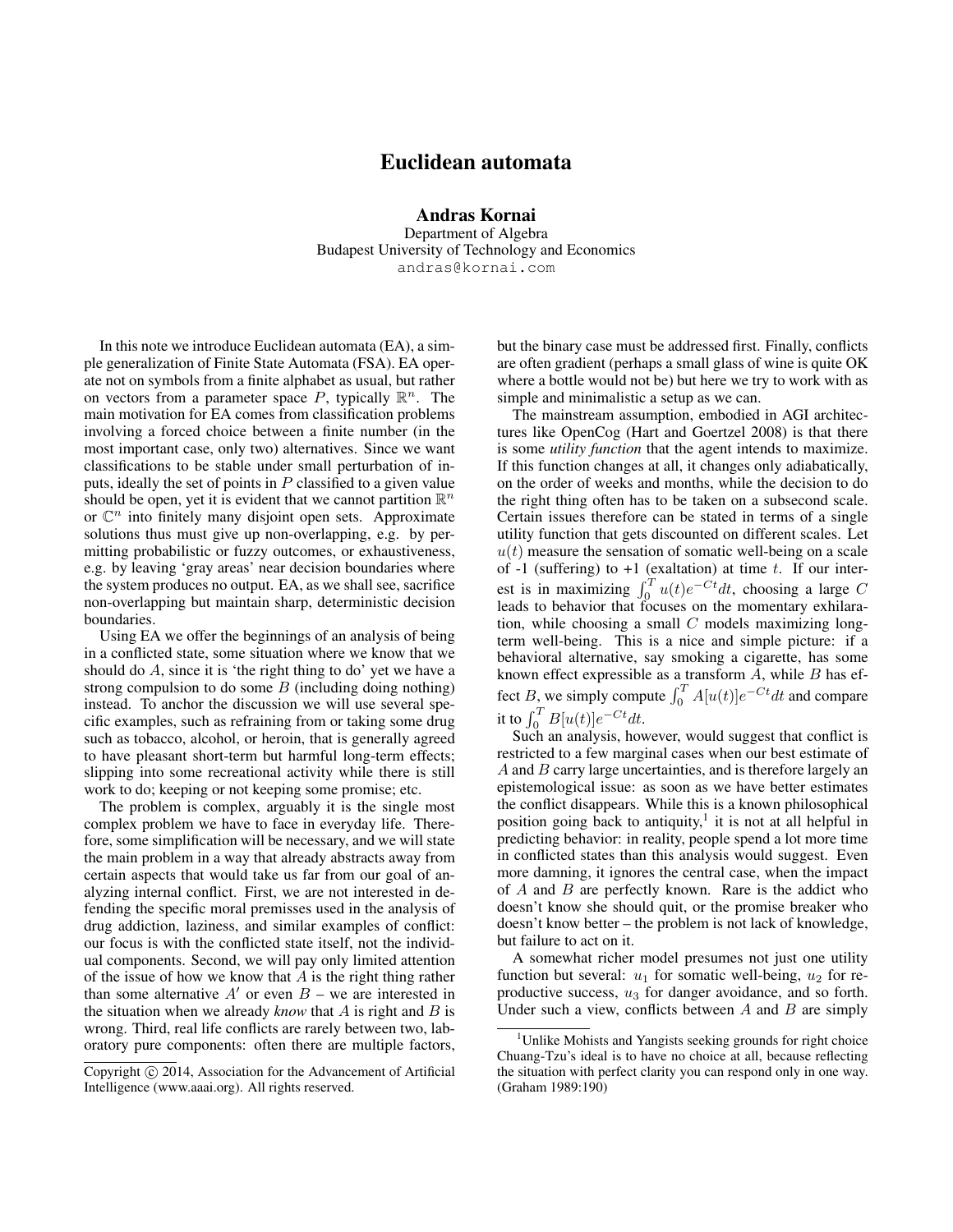cases when some  $u_i$  would lead to one choice but another  $u_i$  would lead to the other. Since there can be large domains where the different us lead to different choices even if they are selected from otherwise well-behaved classes of functions (e.g. piecewise linear or low-order polynomial), this model escapes the first criticism discussed above, but not necessarily the second, a matter we will discuss shortly. Such a model fits well in multi-agent theories of the mind (Minsky 1986), by assigning each agent  $A_i$  a dedicated utility function  $u_i$ .

We will frame the problem in terms of multiple (competing) utility functions, each with its own little homunculus intent on maximizing it, but first we have to discuss two significant reduction strategies. The first one would replace the  $u_i$ with their weighted sum  $\sum_i w_i u_i$  using static or very slowly changing weights. This makes a lot of sense when choices are evaluated in terms of some resource that behaves additively, such as memory or CPU expenditure, as long as there is only one of these which is truly scarce. But as soon as the system deals with several resource dimensions (e.g. CPU time, RAM, and disk space can all be limiting) we are back to the multiple optimization scenario, except it is now the resource tallies  $r_j$  that are to be minimized subject to (slowly changing) tradeoffs between them. For the problem at hand, moral correctness must be considered a separate resource on its own, since it is well understood that most problems have simple solutions as long as the moral constraints are ignored.

The second reduction strategy is based on a hard-line interpretation of a single utility, say  $u_1$  (somatic well-being). Competing utilities, such as  $u_3$  (danger avoidance), are considered epiphenomenal: big danger just means a high probability of complete zeroing out of  $u_1$ , and a strategy aimed at maximizing the area under the  $u_1$  curve will result in some degree of  $u_3$  maximization just because of this. Similarly, in a 'selfish gene' calculus, the intent is maximizing the area under the  $u_1$  curves for all progeny, thus low reproductive success is penalized without ascribing any specific utility  $u_2$  to high reproductive success. Note that this strategy does not guarantee a hierarchy among the  $u_i$ , because reducing  $u_i$  to  $u_i$  does not guarantee that a reduction in the other direction is infeasible. For example, taking as primary the (future-discounted) somatic well-being of progeny will make direct somatic well-being of the individual an important factor even if it receives zero direct weight in the sum, since the individual deprived of well-being is very unlikely to make the effort to reproduce successfully.

In Section 1 we introduce our principal formal tool for analyzing conflict by a series of examples and a simple definition. In Section 2 we discuss how internal conflict can be analyzed in terms of the model, and discuss an essential fact about conflicted states, that orderings are not transitive. Some conclusions are offered in Section 3.

### Euclidean automata

Euclidean automata (EA) are obtained from standard finite state automata (FSA) by undoing the major abstraction concerning inputs. In FSA, inputs are simply selected from some finite alphabet Σ. In EA, *inputs* are given as parameter vectors from a parameter space  $\overline{P}$ , typically  $\mathbb{R}^n$ , and *states* 

are simply subsets  $P_i$  of P indexed from a finite index set S. If  $P_i \cap P_j = \emptyset$  for all  $i, j \in S$  we call the EA *deterministic*, if  $\bigcup_{i \in S} P_i = P$  we call it *complete*.

Experience with general systems theory shows that undoing the abstraction concerning outputs as well would lead to a theory that is too general to have any utility, and we will refrain from doing so. We will define Euclidean versions of finite state transducers (FSTs) and Eilenberg machines (XMs) that we will call Euclidean transducers (ETs) and Euclidean Eilenberg machines (EEMs), keeping the output alphabet of the transducer, and the side-effects of machines both discrete and finite. But before turning to the formal definition, let us provide some informal, easy to grasp examples both to familiarize the reader with the terminology and to compare and contrast Euclidean automata to better known models.

Example 1. Elevator A three-stop elevator running from the basement to the top (first) floor will have three main input parameters, the reading from the current position sensor, a real number between  $-1$  and  $+1$ ; the reading from the engine sensor, with possible values going up, stopped, going down; and the reading from the weight sensor, with any possible nonnegative reading, but in effect quantized to two discrete values, "above safety limit" or "below safety limit". By having a finite state space, even the continuous parameters such as height above ground are effectively quantized: whether the value is 0.3 or 0.9 makes no difference no matter how the other parameters are set: we see the same transition function at both. We will call two parameter vectors *indistinguishable* as long as this is true in regards to transitions for EA, both transitions and outputs for ETs, and both transitions and effects for EEMs. By relying on representatives from indistinguishable classes of parameter settings we can *skeletonize* Euclidean automata and obtain classical FSA, but as we shall see, key aspects of EA behavior go beyond what the skeleta can do.

Example 2. GSM phone Near national borders, GSM handsets behave like EA: depending on which country the phone is at, it will send the user welcome messages describing the price of a call, etc. We can think of  $P$  as being composed of two parameters, longitude and latitude, or as being composed of several parameters representing the signal strengths from various cell towers. Either way, it is the values of these continuous parameters that determine (in addition to keyboard input) the behavior of the EA. Two aspects of this example are worth emphasizing: first, that the immediate behavior of the EA is determined both by the input and its previous state (so the natural formulation will resemble Mealy, rather than Moore, automata) and second, that the output of one EA can impact the input of other EA, for we may very well conceive of cell towers themselves as Euclidean automata (though the changes in their inputs are effected by changes in electricity, call load, etc. rather than by changes in their physical location).

Example 3. The heap The heap or *sorites* paradox, known since antiquity, probes the vagueness of concepts like 'heap' – clearly one grain is not a heap, and if  $k$  grains are not a heap  $k + 1$  grains will also not be, so the conclusion that 10,000 grains are not a heap seems inevitable. Here we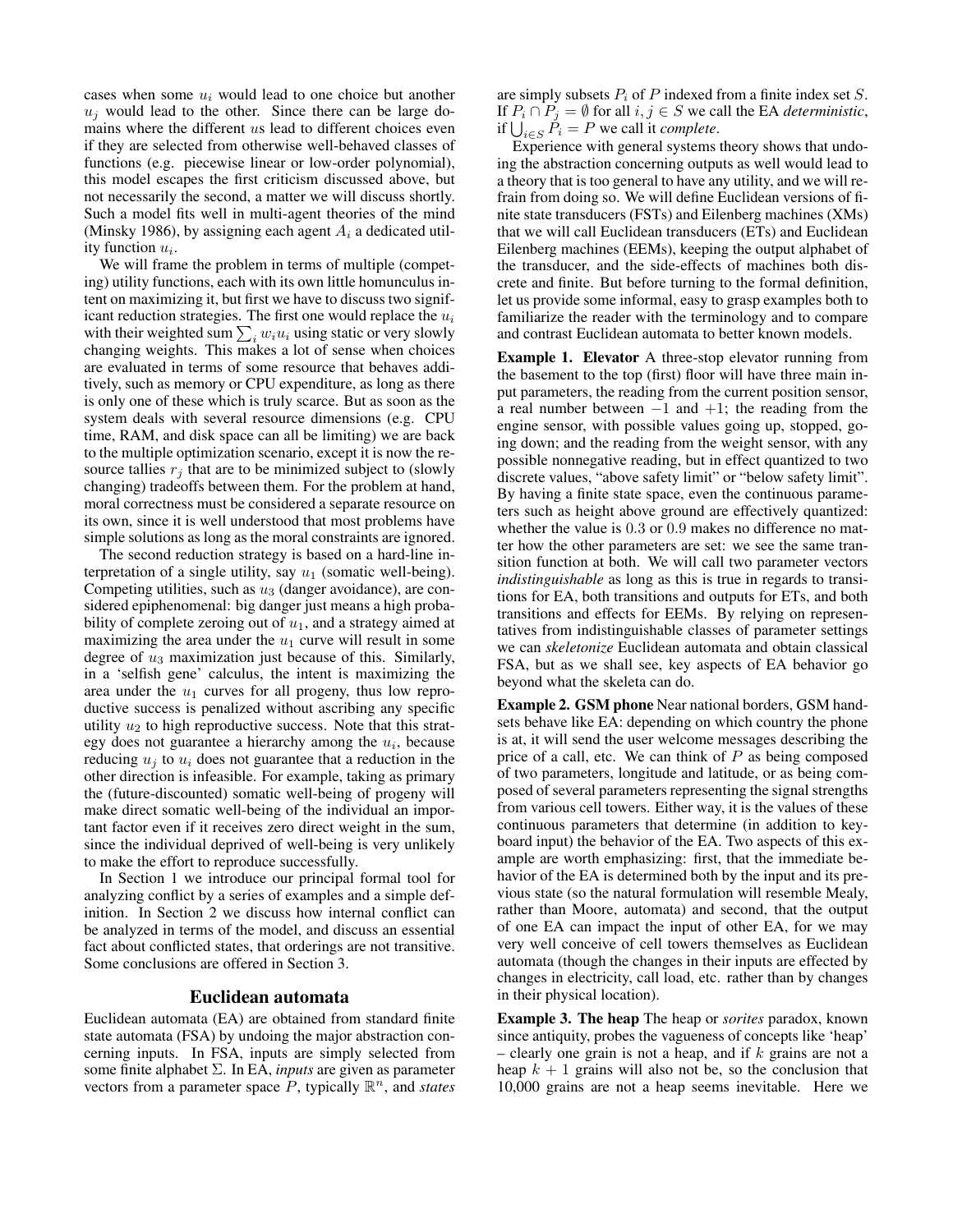will take the following form of the paradox (Sainsbury and Williamson 1995):

Imagine a painted wall hundreds of yards or hundreds of miles long. The left-hand region is clearly painted red, but there is a subtle gradation of shades, and the right-hand region is clearly yellow. The strip is covered by a small double window which exposes only a small section of the wall at any time. It is moved progressively rightwards, in such a way that at each move after the initial position the left-hand segment of the window exposes just the area that was in the previous position exposed by the right-hand segment. The window is so small relative to the strip that in no position can you tell the difference in colour between what the two segments expose. After each move, you are asked to say whether what you see in the right-hand segment of the window is red. You must certainly answer "Yes" at first. At each subsequent move you can tell no difference between a region you have already called red and the one for which the new question arises. It seems that you must after every move call the new region red, and thus, absurdly, find yourself calling a clearly yellow region red.

We will model this situation by a EA with four states numbered 0 to 3, and a single numerical parameter corresponding to the wavelength at the spectral peak and running from 720 (red, left end of wall) to 570 (yellow, right end of wall). The arcs are 01, 13, 32, 20 and the self-loops 00, 11, 22, 33. Outputs chosen from a two-letter alphabet  $\{r, y\}$  are emitted on arcs (Mealy machine) rather than at states (Moore machine) according to the following rule: the 00, 01, 20, and 11 arcs emit  $r$ , the 33, 32, 13, and 22 arcs emit  $y$ . Euclideanity is expressed by dividing the input range in three non-overlapping intervals: the machine receives input in the [720-620] range it settles in state 0, if the input is in the [570–590] range it goes to state 3, and in the 'orange' range (590-620) it will stay in state 1 if previously it was in state 1, and in state 2 if previously it was in state 2.



If we provide input to this EA with slowly decreasing wavelengths  $\lambda$  running from 720 to 570 nanometers, it will move from state 0 to state 1 at  $\lambda = 620$ , and from there to state 3 at  $\lambda = 590$ . The output switches from r to y when the 13 arc is first used, at  $\lambda = 590$ . When we perform the opposite experiment, increasing wavelengths from 570 to 720 in small increments, the EA will switch from  $y$  to  $r$  as it passes from 2 to 0 at  $\lambda = 620$ . In the entire orange region, the model shows hysteresis: if it came from the red side it will output red, if it came from the yellow side it will output yellow.

The heap is an important philosophical issue on its own right, but we must leave its full discussion to another occasion, confining ourselves to a couple of remarks. First that on the EA account the sorites paradox is not an edge phenomenon, restricted to some critical point when the nonheap becomes a heap and red becomes yellow (Sainsbury 1992), but something that characterizes a substantive range of parameters with non-zero measure. Second, that the hysteresis seen in the example EA is consistent with perception studies on single parameter spaces (Schöne and Lechner-Steinleitner 1978, Poltoratski and Tong 2005, Hock et al. 2005).

The real take-home lesson from the heap, as far as our current task of accounting for internal conflict is concerned, is that such conflicts can be modeled as nondeterministic states sharing the same range of input parameters. If we recast the paradox of the painted wall in terms of moral precepts, we see the conflict emerging between two, in themselves very reasonable maxims:

Factuality I ought to report things as I see them

Consistency I ought not report differences where I don't see any

Importantly, the conflict arises even though we see the first precept as superior to the second one. Consistency is at best a refinement of Factuality, and we have a large number of warnings attached to it, from *Si duo faciunt idem, non est idem* to Emerson's famous quip 'A foolish consistency is the hobgoblin of little minds'. Eventually, if  $\lambda$  is made small enough, we sacrifice Consistency and say "No" because we can't live with a strong violation of Factuality. Before turning to a more detailed analysis in the next Section, let us first define EA, ETs, and EEMs.

Definition 1.1 A *Euclidean automaton* (EA) over a parameter space P is defined as a 4-tuple  $(\mathcal{P}, I, F, T)$  where  $\mathcal{P} \subset 2^P$  is a finite set of states given as subsets of  $P; I \subset \mathcal{P}$ is the set of initial states;  $F \subset \mathcal{P}$  is the set of accepting states; and  $T: P \times P \rightarrow P$  is the transition function that assigns for each parameter setting  $\vec{v} \in P$  and each state  $s \in \mathcal{P}$ a next state  $t = T(\vec{v}, s)$  that satisfies  $\vec{v} \in t$ .

Definition 1.2 A *Euclidean transducer* (ET) over a parameter space P is defined as a 5-tuple  $(\mathcal{P}, I, F, T, E)$  where  $\mathcal{P}, I, F$ , and T are as in Def. 1.1 and E is an emission function that assigns a string (possibly empty) over a finite alphabet  $\Sigma$  to each transition defined by  $T$ .

Definition 1.3 A *Euclidean Eilenberg Machine* (EEM) over a parameter space P is defined as a 5-tuple  $(\mathcal{P}, I, F, T, R)$ where  $P, I, F$ , and T are as in Def. 1.1 and R is a mapping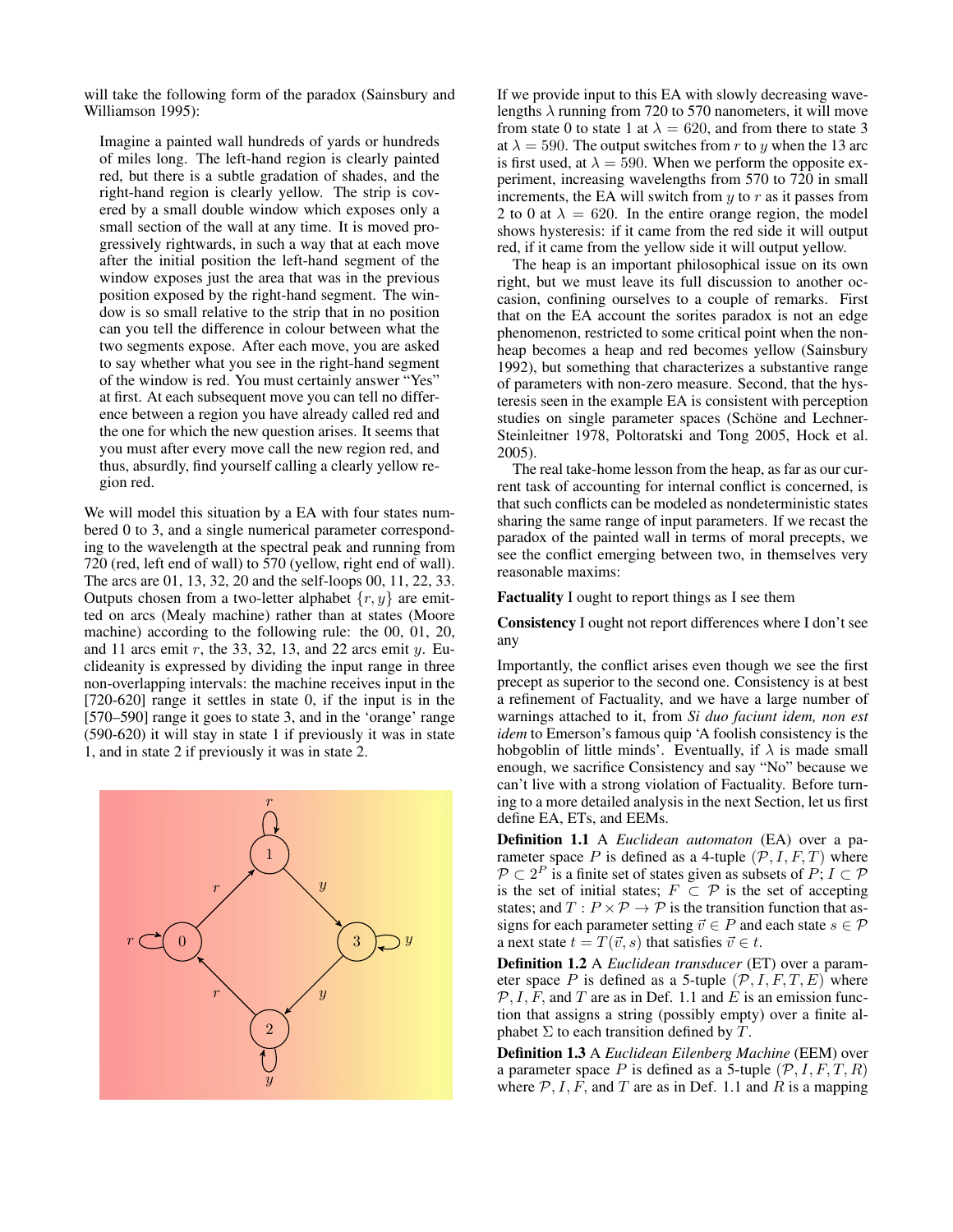$P \times \mathcal{P} \rightarrow P$  which assigns to each transition a (not necessarily linear, or even deterministic) transformation of the parameter space.

We have already seen examples of EA. A particularly relevant ET example is a vector quantizer (Gersho and Gray 1992), and if  $P = \mathbb{R}$ , an AD converter. Since Eilenberg machines (Eilenberg 1974) are less well known, we discuss the simplest cases individually. For  $|\mathcal{P}| = 1$  we have a single mapping  $P \to P$ , and for  $|\mathcal{P}| = k$  we have a finite family of  $P \rightarrow P$  mappings. As the sets  $P_i$  collected in  $P$  may be overlapping, there is no guarantee that the mappings together describe a function (as opposed to a relation) over  $P$ , and even in the locally deterministic case EEMs are capable of realizing multivalued functions. Another example is

Example 4. The Artificial Neuron The elementary building blocks of Artificial Neural Networks (ANNs), both with sigmoid squishing and without, can be conceived of as twostate EEMs. The parameter space has  $d$  dimensions where d counts the number of inputs (dendrites), and the operation of the EEM is deterministic: if the sum of the inputs is smaller than the threshold (after squishing in a sigmoid AN, or without squishing in a linear AN) the unit gets in state 0, otherwise it gets in state 1. The output function is constant 0 in state 0, 1 in state 1.

Notice that ANs can also be conceptualized as ETs, with output alphabet  $\Sigma = \{0, 1\}$ , and inputs taken from  $\Sigma^d$  – this is because in standard ANs the outputs do not depend on the details of the input vector, just on the state it transitions to. In general, where there is no need to distinguish the subtypes, or the subtype is evident from context, we will speak of Euclidean Machines (EMs) as a cover term for EA, ETs, and EEMs.

### The conflicted state

EA are rather limited computational devices, yet they have enough power to serve as homunculi in our model of decision-making. In what follows, we think of EA as receiving input in discrete time, but this is not essential for reaching, and maintaining, conflicted states. We will study asynchronous networks composed of EA, with particular attention to serially connected EA  $A_1, A_2, \ldots, A_k$  where each  $A_{i+1}$  receives as its input the output of  $A_i$ , possibly cyclically. As our first case, we look at the case  $k = 2$ , the kind of direct conflict familiar from 'Never Give Up' cartoons:



We need two EA to model the situation, Frog and Stork, which we can assume to be isomorphic. At time  $t$ , each can be represented by two parameters,  $p(t)$  corresponding to the power reserve it has, and  $q(t)$  corresponding to the pressure it exerts on the other. We are less interested in the death spiral F and S can found themselves than in paths to disengagement, if there are any. We assume that for each party its  $p(t + 1)$  depends on the other's  $q(t)$  deterministically, and that each party can set its  $q(t + 1)$  nondeterministically between 0 (standing down) and its own  $p(t)$  (maximum effort to kill the other). If we take the abscissa  $p$  and the ordinate  $q_f$ , the skeleton can be depicted as follows:



The Stork in  $(p, q_f)$  space

At every point, the Stork has an option of applying as little force as it wishes, but no more than its power reserve. This choice is free in the sense of moral philosophy, it is only at the edges of the diagram that we see compulsion (deterministic behavior). The nondeterministic choices provide room for a broad variety of strategies ranging from escalation through tit for tat to turning the other cheek. If we couple an escalating Frog to an escalating Stork we obtain the death spiral discussed above, and importantly, a tit for tat player will also die as long as the other party relentlessly ratchets up the pressure – the only recourse of the nonaggressor is to take the aggressor with them to the grave.

'Never Give Up' is closely related to, but not identical with, the better known 'War of Attrition' game introduced by J. Maynard Smith (1974), the most salient difference being that in wars of attrition the resource (wait time) of the players is infinite while here the resource (power reserve) that the players start out with is finite, and may even be known in advance. We will not pursue a full game-theoretic analysis here, as our chief concern is not with the possible outcomes at the individual or population level, but rather with formalizing the moral calculus that can operate within the domain of free will. For this the simple Stork model is insufficient, as it lacks the critical variables corresponding to the hopes and fears of the player. A central idea of the paper is that such hopes and fears are simply internal models of the diagram edges, but before we turn to this in the concluding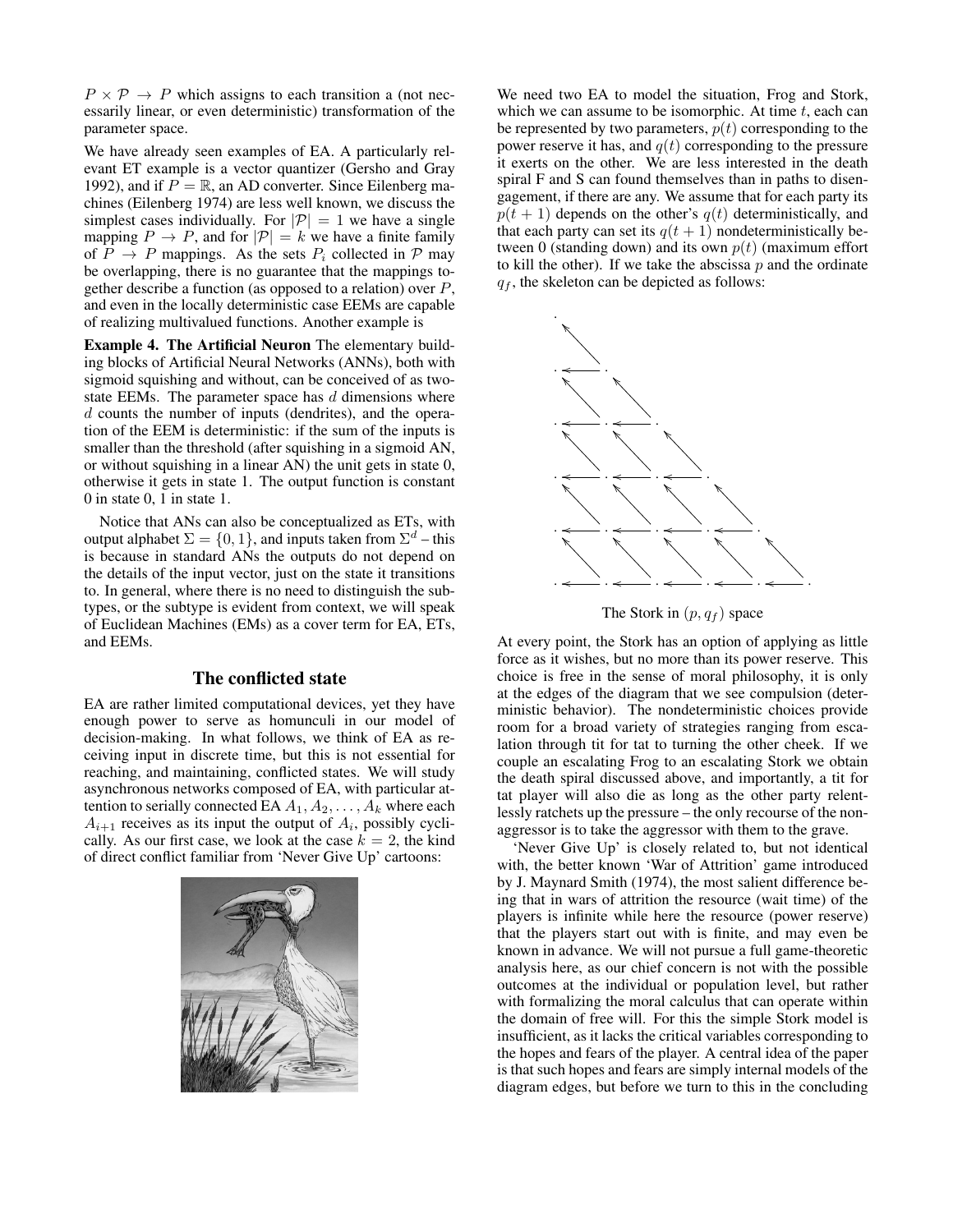section, let us take a closer look at the next simplest case,  $k = 3$ , known in popular culture as a Mexican standoff.

The pioneers of cybernetics were already aware of the *circularity of value* anomaly, exhibited e.g. by rats starved both for sex and for food: they prefer sex to exploration, exploration to food, and food to sex. If we model different drives by different agents, circularity of value anomalies boil down to Condorcet's paradox, but one does not need to subscribe to a society of mind assumption to see McCulloch's (1945) point that such circular preferences are "sufficient basis for categorical denial of the subsumption that values were magnitudes of any kind". (For the converse, that transitivity plus some additional assumptions are sufficient for expressing preferences in terms of utility functions see von Neumann and Morgenstern 1947.) Circularity of value is seen in many settings besides economics (McCulloch mentions neurophysics 'conditioned reflexology' and experimental aesthetics) and they demonstrate rather clearly that utility-based models are too simplistic for describing the behavior of rats, let alone those of humans or AGIs.

McCulloch's original model of the phenomenon does not lend itself to easy reproduction in terms of our contemporary understanding of networks, which no longer conceptualizes behavior in terms of reflex loops. The Euclidean Machines advanced here have the advantage that their main features can be analyzed without reference to recurrent behavior or nuances of timing. For  $k = 2$  and 3 only cyclic conflict models are available, but for  $k \geq 4$  we obtain a broader variety by optionally adding chords to the main cycle. Taking into account which parameters in the input of  $A_i$  are output by  $A_j$  we obtain a rich typology of conflict. We begin with the simplest case, the 4-state machine of our Example 3, which represents conflicted behavior in a forced binary choice.

To see how this conflict is created, consider two homunculi,  $A_f$  in charge of factuality, and  $A_c$  in charge of consistency, with  $A_c$  the weaker of the two, so that in a game of Never Give Up  $A_f$  will eventually win. Without consistency,  $A_f$  by itself is not particularly conflicted: it will opt for red when the input wavelength is sufficiently large, say at  $\lambda > 620$ , and for yellow when  $\lambda < 590$ . The simplest approach is to represent this by a linear function  $y = (\lambda - 605)/15$ , which is -1 or less at the unambiguously yellow range,  $+1$  or more in the unambiguously red range. Many alternate functions could be considered (radial basis neural nets are a very attractive possibility) but we would like to see the qualitative emergence of conflicted states without fine-tuning the network response. Skeletonizing  $A_f$  leads to a simple two-state automaton, outputting r in the 605 to 720 range;  $y$  in the 570 to 605 range. The behavior at the boundary of the attractor basins (which we take to be 605) is irrelevant not just because this is a zero measure set, but because this behavior is completely shadowed by hysteresis.

Sainsbury and Williamson set up the protocol taking particular care that  $A_c$ , the guardian of consistency, is always aroused: "the window is so small relative to the strip that in no position can you tell the difference in colour between what the two segments expose". At the beginning (left side,  $\lambda = 720$ ,  $A_c$  is inactive, and  $A_f$  simply outputs r. As  $\lambda$  is

decreased, say in 1 nanometer decrements, though the exact number is irrelevant,  $A_c$  will be active, and will always pull the decision toward the last decision, whatever it was, with force  $c < f$ . Skeletonizing  $A_c$  is a much more interesting issue, since in general we would need to endow this automaton with two memory registers, one to store the last output whose consistency is to be maintained, and one to store the last input to see if we are close enough that consistency is required to begin with. For an increment of 1 nm and two outputs, this would require  $2 \cdot 151$  states, which is unattractive both because this number is too large, and because it is inversely proportional to the step-size, a small but arbitrary parameter unlikely to be critical for our understanding of the problem. A more attractive solution is to conceptualize  $A_c$  as an EEM, with only three states, 'neutral', 'sticking to red', and 'sticking to yellow' with three transformations of the inputs. The identity function is attached to the neutral state where two subsequent inputs are too far apart for consistency to make sense, a 'red boost' function of  $+15$  is attached to the 'sticking to red state, and a 'yellow boost' function of  $-15$  is attached to the 'sticking to yellow' state.

A subtle but important distinction from simpler additive models is that  $A_c$  is seen as manipulating the *input* of the main binary classifier  $A_f$ , rather than contributing to, or even reversing, its output. Once this is understood, we can further simplify  $A_c$  by removing its memory (third state) and assuming that it just adds back the output of  $A_f$  to its input when the unbiased input is seen as close to what it was before. For doing that, we need to address another property that the standard treatment of networks generally abstracts away from, seminumericity.  $A_f$ , as we defined it so far, takes numeric input (wavelengths measured in nanometers) from 570 to 720, and produces symbolic outputs  $r$  and  $y$ . One approach would be to freely rescale numerical values between 0 and 1 (activation level), or between −1 and +1 (including inhibitory effects). Textbook treatments on neural networks generally opt for this solution, without much discussion of the costs attendant to rescaling, and simply pave over the difficulties of replacing categorical variables like *red/yellow* by pseudo-numerical values such as the  $\pm 1$ we used above. Historically, the subtle interplay between the deductive and the numerical approach is well understood from the numerical side (the entire second volume of Knuth 1969 is devoted to this issue), what is called for now is a better understanding of the semi-symbolic nature of biological computation.

$$
\frac{\lambda_o}{\lambda_i + \lambda_o} A_f \xrightarrow[\lambda_o]{\lambda_o} \frac{\lambda_o}{\lambda_o}
$$

 $A_c$  as a feedback loop modifying  $A_f$ 

The approach proposed here, inspired by semantic ideas from cognitive science (Rosch 1975), is to recast the symbolic output of Euclidean automata and transducers to numeric, e.g. to assume that the output of the classifier will be the prototypical red, say 630, or the prototypical yellow, say 580. In the hysteresis case, as we decrease the input wavelength from 720 to below the boundary point at 605, say to 600,  $A_f$  would now report yellow, but because the previous